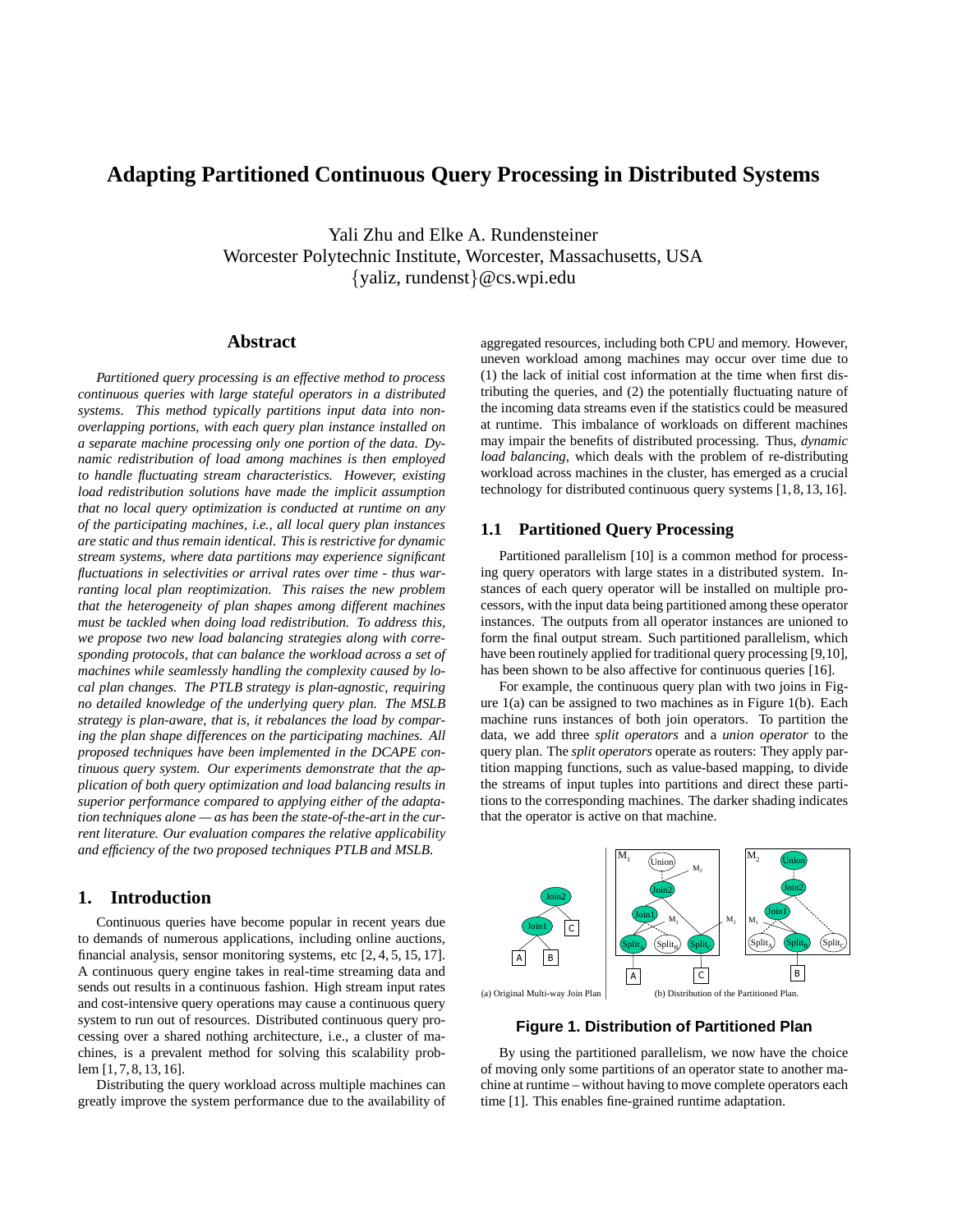#### **1.2 Limitations of Existing Strategies**

The load balancing strategies currently proposed in the literature for partitioned continuous queries make the implicit assumption that the partitioned query plans on different machines remain identical [13, 16]. They have not considered the situation that the local query optimizer restructures the shape of the query plan residing on its machine. Given this strong restriction, no existing work on partitioned continuous query processing thus far has considered integrating the load balancing with query optimization. Consequently, the effects of query optimization and its impact on load rebalancing strategies remain an open issue to date.

This clearly is a major limitation, as runtime query optimization has been shown to be critical for streaming systems [3, 5, 15, 20]. That is, some data partitions may experience characteristics rather distinct from those of other partitions over time [14]. Let us consider a partition containing IBM stock quotes. This partition may experience a high selectivity, if some major shifts in the market raise interest in the performance of those stocks compared to others. Hence, the local optimizer then would determine the locally optimal plan based on observed data statistics of its data portion. This raises the new problem that the heterogeneity of plan shapes among different machines must be tackled when doing load redistribution.

Further load balancing strategies just move workload from one machine to another, while the total resource consumption in the system as a whole is not decreased. On the other hand, plan optimization may be able to decrease the resource consumption on each machine, therefore decreasing the overall resource consumption in the distributed system. For example, a plan optimization may dynamically switch two join operators in a plan in the face of changing statistics. It is well known that such optimization may drastically reduce the intermediate results, leading to less CPU and memory costs on this machine as well as less overall resources required to process this query in the distributed system.

# **1.3 New Research Problems**

Local query optimization however complicates load rebalancing strategies. Traditionally, load rebalancing algorithms assume that the shape of the query plan stays the same throughout the query execution. Therefore balancing loads among machines can be simply achieved by moving some load (partitions) from overloaded machines to under-loaded machines. However, this is no longer valid if local query optimization has been applied. Since each machine can apply its own local optimization separately from other machines, at any given time, the shapes of the query plan on different machines can be distinct from one another.

To illustrate the problem, we use the query example from Figure 1. As depicted in Figure 2, each join operator instance has two states, with each state containing several partitions (without loss of generality, here we assume value-based partitioning is applied in the split operator). Each partitioned state contains a set of partitions with different partition IDs. From Figure 2, we can see that M1 processed partitions with IDs 1, 2, 3, and M2 processes partitions with IDs 4, 5.

After machine M2 applies the local plan optimization, the two joins on M2 are switched. Now the query shapes on the two machines are distinct from each other. A new partitioned state  $P_{BC}$ has been created on M2 as the result of this plan optimization. If at this time the load balancing algorithm decided to move all partitions with ID 2 from M1 to M2, the partition 2 belonging to the



**Figure 2. Problem with Simple Partition Moving During Load Rebalancing**

partitioned state  $P_{AB}$  cannot be put into any join state on M2, because it does not have any matching state on that machine. Simply discarding this unmatched partition would cause loss of data. This problem of integrating load rebalancing with query optimization remains an unaddressed problem to date. Clearly, strategies need to be devised that can support the heterogeneity of plan shapes on difference machines during load rebalancing. This is now the focus of our work.

### **1.4 Our Research Outline**

In this paper, we solve the new problems of integrating query optimization with the partition-level runtime load balancing for continuous queries. Our first research goal is to study the effects of adding plan optimization to distributed continuous query processing. Our goal here is not to propose new methods for plan optimization (rewriting of query plans) nor for load balancing (deciding which partitions to move when and to which other machines) — rather we adopt existing techniques for these well-studied tasks from the literature [1, 16]. Instead, we focus on the evaluation of the effectiveness of plan optimization versus load balancing in isolation in terms of the relative performance gains achievable as well as scopes of applicability. More importantly, we study performance gains achievable by their integrated forms. This evaluation is conducted through experimental studies in an actual stream query system running on a compute cluster. This is the first result on this topic in the literature.

As our second research goal, we propose to design, implement and evaluate advanced strategies that can conduct load rebalancing while taking the heterogeneity of query plan shapes on difference machines into account. Our focus here is on the protocols, their synchronization and correctness. We design two new load balancing strategies, namely PTLB and MSLB, and their corresponding protocols that can balance workload while seamlessly handling the complexity caused by local plan heterogeneity. The PTLB strategy is a general load balancing strategy that requires no detailed knowledge of the underlying query plans, such as types of operators and shapes of query plans. We then propose the more planaware MSLB strategy, which rebalances the workload by comparing the detailed shapes of the query plans among different machines. For simplicity of exposition, our techniques are explained for query plans with their stateful operators being joins, such as typical symmetric window-based joins [4, 12, 17, 19], given their importance and prevelance in stream queries. Plans with other stateful operators, such as duplicate elimination and groupby, which could be handled in a similar vein, are left as future work.

We have implemented the proposed strategies in a continuous query system called D-CAPE [13]. One key contribution of our work is then this experimental study assessing the proposed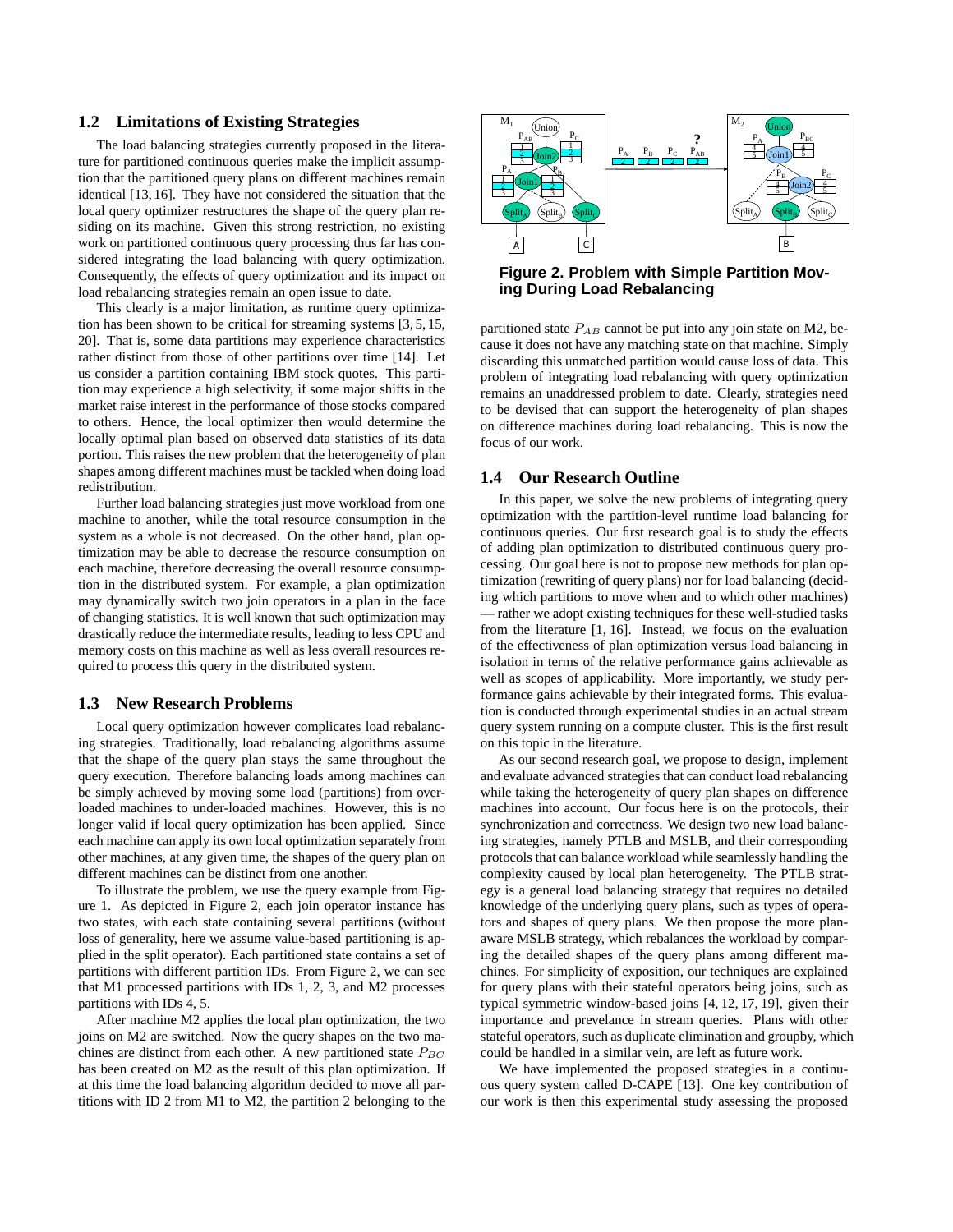methods in a real stream system. That is, we have experimentally evaluated the effects of query optimization, load rebalancing, and their integration for partitioned continuous query processing on an actual cluster of PCs. Our experiments show that the combination of query optimization and load balancing has superior performance compared to applying either of the two adaptation techniques alone (as done in the current literature). A comparative study assessing the relative applicability and efficiency of the two proposed techniques PTLB and MSLB is also conducted. The MSLB is shown to be more efficient than the PTLB in many situations, while the PTLB is shown to win under certain conditions.

For the remainder of this paper, we discuss related work in Section 2. The two proposed load balancing strategies and their protocols in a distributed system are described in Sections 3 and 4, respectively. Section 5 shows our experimental evaluations. We conclude our work in Section 6.

# **2. Related Work**

Existing distributed stream systems [1,7,8] use one operator as the basic unit for load balancing. This assumes that each operator is small enough to fit on one machine. Partitioned parallelism is a general query plan distribution strategy [9,10]. Flux [16] is the first to apply partition-level load redistribution to continuous queries. Flux focused on single-input operators, namely, group-by. They assume that all query instances have the same query shapes. Our research instead proposes load balancing strategies to deal with the heterogeneity of plan shapes with stateful join operators among different machines.

Continuous query optimization has been studied in recent years [2,6,11,18]. [18] proposes a rate-based algorithm to optimize continuous multiple joins to achieve high output rate. [3] proposes heuristics-based join ordering algorithms for mjoin that consider dependent join selectivities. [15] introduces the Eddy approach of adaptively executing a query by routing tuples among operators. Eddy's always-adapting solution makes it suitable for a highly dynamic environment. These solutions all focus on optimizing continuous queries based on statistics collected at runtime.

Our own earlier work on dynamic plan migration [20] is the first to deal with the problem of safely transferring the currently running plan to the new plan generated by the optimizer. This earlier work in part has inspired our solution now proposed for the distributed scenario. However, the two problems are significantly different. The former focuses on migrating the states of a currently running query plans in a central environment, that is, one machine. Here instead, we are addressing the distributed scenario where the plans to "balance load" between are residing on distinct machines. One, this now requires carefully synchronized coordinations both within and also among the participating machines to assure correctness. Two, we now focus on relocating only individual partitions of states while leaving others behind – that is, we are relocating partial state between query plans. This is in contrast to the centralized migration, where the complete operators (along with their full state) are simply migrated into other operators or other positions within the query plan.

# **3. Plan-Agnostic Load Balancing Strategy**

#### **3.1 Basic Idea : Duplicated Processing**

Here, we assume that the load balancer has selected the partitions to be moved from one query plan to a second query plan by any standard techniques, such as in [16]. We call the machine where the first partition resides before the relocation the *sender machine* and the second machine the *receiver machine.* The basic idea for this plan-agnostic strategy is now for the corresponding split operator to duplicate any newly arriving data belonging to these to-be-moved partitions, so that they can be send to both the sender and the receiver machines concurrently. Both machines then process this same portion of data in parallel. This effort must continue until all tuples of the to-be-moved partitions that were residing in the sender query plan at the time the relocation started have been purged out of their respective operator states on the sender machine due to the arrival of the newer tuples. The purging itself proceeds as usual according to the operators's window semantics [4, 12, 17]. Here we say a tuple is *old* if it exists in any partition before the load balance starts. A tuple is *new* if it arrives after load balance has started. Clearly, the receiver machine would not be containing any tuples of the to-be-moved partitions at the relocation-start-time. Thus all its tuples will be *n*ew.

When the to-be-moved partitions on the sender machine contain only *new* tuples, it can be shown that it is safe to discard the old partitions from sender. This is because all old partitions have finished their duty in terms of contributing to the generation of output results from the sender machine. Since we have been feeding the same data belonging to these to-be-moved partitions to the receiver machine in parallel when the load balancing first starts, all the new tuples belonging to these partitions now in the sender machine exist in the receiver machine as well. So if the old partitions are discarded from the sender machine at this time, no useful data will be lost.

We must ensure that no duplicate tuples are being generated. If we use the parallel track strategy described above, although the sender machine will generate all output tuples from the to-bemoved partitions that consist of at least one *old* sub-tuple, it may also generate the all-new sub-tuple combination, duplicate to the output results from the receiver machine.

To solve this duplication problem, the root join operator of the sender machine can prevent a *new* tuple from joining with another *new* tuple. Hence if the join predicate is evaluated on two tuples that are both *new*, we simply skip the join step in the regular purgejoin-insert symmetric join algorithm. The purge and insert steps are however still undertaken as usual.

For this strategy, all old tuples (tuples with at least one old subtuple) need to be purged from the to-be-moved partitions. Suppose that  $h(h) = 1$  is the height of the query tree on the sender machine. We analyze the time spent on the parallel track strategy, denoted henceforth as  $T_{PT}$ , in two cases:

1)  $h = 1$ . In this case the query tree has only one level of join operators. For a join operator on the sender to purge all old tuples in the to-be-moved partitions from one of its two states, the join operator must process new tuples from another input that arrive in the next W time units. Therefore relocation time  $T_{PT} = W$ .

2)  $h > 1$ . This means that on the sender there is at least one join operator which is above another join operator. When the load balance begins, W time window's new tuples from the input queues are needed to purge old tuples inside the to-be-moved partitions of leaf operators on the sender machine. However, as these new tuples are used to purge old tuples, they may also join with some of the old tuples and the results are being inserted into the state of the join operators above the leaf operators. Because the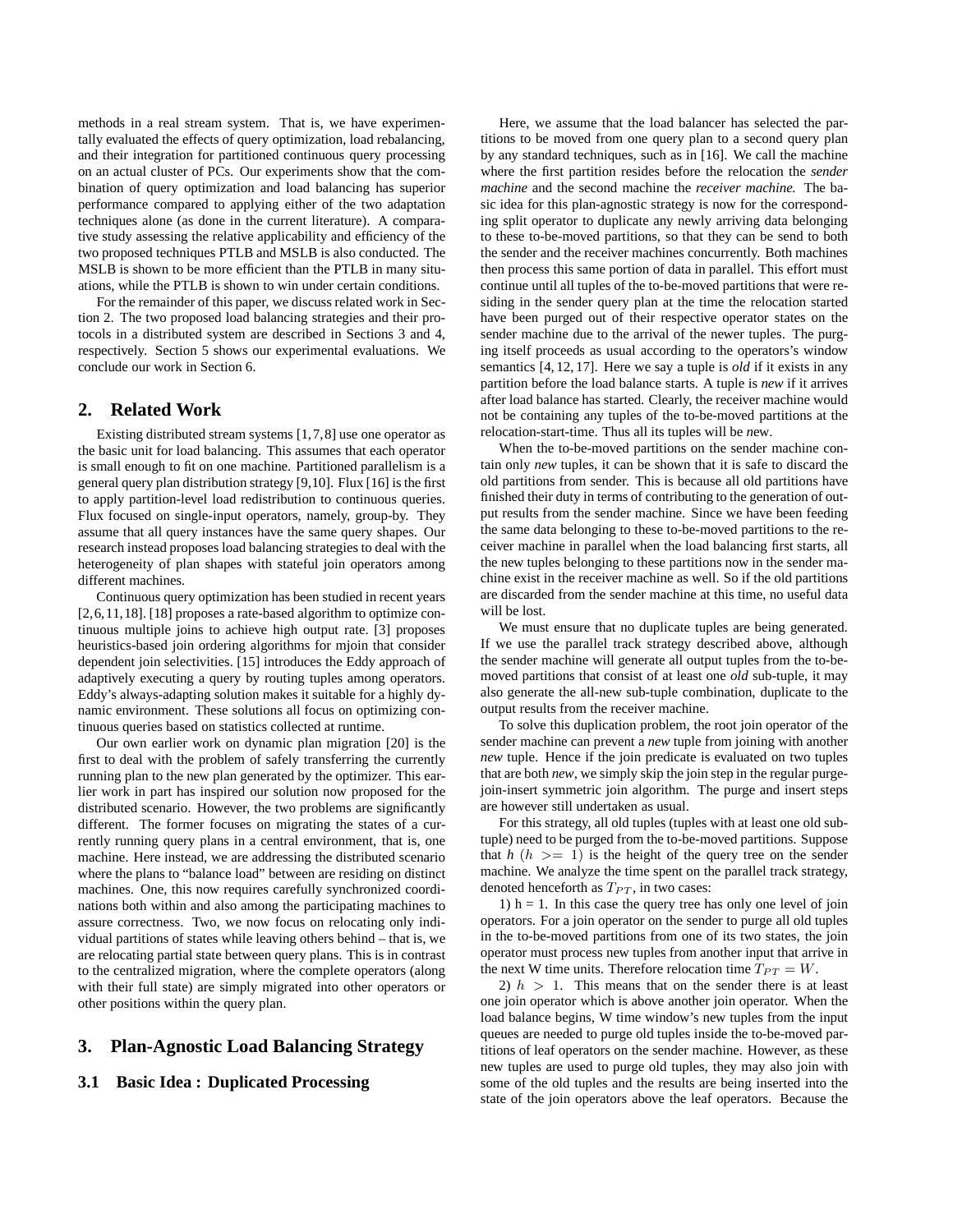joined tuples contain an *old* sub-tuple, they are treated as *old* tuples and need to be purged as well. In order to do so, the sender machine needs to process another W time window's new tuples to completely purge these *old* tuples from the old partitions. So in this case, relocation time  $T_{PT} = 2W$ .

In summary, the lower bound of time spent on finishing the parallel track process is 2W for a query with more than one join operator, given that  $W$  is the window size of the query. The lower bound is W if the query contains only one join operator.

# **3.2 Distributed PTLB Protocols**

In this section, we describe the distributed Parallel Track Load Balancing (PTLB) protocol we have designed to apply the basic idea described above to solve the problem of load balancing among machines with heterogeneous plans in a distributed environment. The distributed protocol is critical because we need careful coordination among sender machine (the one sends the partitions), receiver machine (the one receives the partitions), and the distribution manager (the one that makes the load rebalance decision) in order to guarantee correct load rebalancing. This is to ensure that no on-the-fly data is missing, duplicated or corrupted.

We have designed a 5-step PTLB communication protocol to achieve the PTLB once our system has made the decision to apply load rebalancing. This decision making model is called distribution manager (DM). Each step contains a message passing between DM and one of the query processors. The query example in Figure 2 is used here to illustrate the execution of the protocol.

Steps 1 and 2 of the PTLB protocol involve communications between the distribution manager and the sender machine to calculate the partitions that need to be moved from the sender to the receive. These steps are depicted in Figure 3. When the DM makes the decision to invoke load balancing, it has already calculated three variables used in the load balancing process: the sender machine which has the highest memory consumption (denoted by  $M_{max}$ ), the receiver machine which has the least memory consumption (denoted by  $M_{least}$ ), and the amount of partitions in terms of memory the sender should send to the receiver. Therefore, in the first step of load balancing, the DM sends a request *computePartitionsToMove* to the sender (assumed to be M1 in Figure 3), with the amount of partitions that need to be moved. Upon receiving such a request, the sender machine selects the partitions whose total memory consumed is close to the amount of memory that is to be moved. In step 2, the sender then sends the IDs of the selected partitions, denoted as *partitionsToMove* in Figure 3, back to the DM.



**Figure 3. PTLB: Compute Partitions to Move.**

Each partition ID represents all the partitions on the sender machine with that same partition ID. In fact, each partitioned state can have a partition with the selected ID. Therefore each partition ID indicates one partition from each state. Our mechanism is to choose all the partitions in all the states with the same partition ID as a whole unit to move. This avoids joins across multiple processors. For example, as shown in Figure 2, we denote the partition with ID 2 in partitioned state  $P_A$  as partition  $A_2$ . If we only move partition  $A_2$  from  $M_1$  to  $M_2$ , then after the load balancing, the newly coming tuples to partition  $A_2$ , which is now located on  $M_2$  would have to probe and join partition  $B_2$ , which is still located on  $M_1$ . Therefore in our load balancing process, the unit to move between two machines is not a single partition, but is a *partition group* that contains all the partitions with the same ID on the sender machine.

Steps 3 and 4 exploit parallel processing principles. In Step 3, the DM sends a *DuplicatePartitions* to the sender machine as well as all the machines with active split operators. Upon receiving the message, an active split operator will add entries to the existing partition mapping table, which map each of the to-be-moved partitions to the receiver machine. This allows the split operator to hereforth forward tuples that belong to these selected partitions to both the sender and the receiver machines. Whenever a tuple is forwarded to a sender machine, the split operator sets a flag on the tuple as *new*. This indicates that this tuple is also being sent to the receiver machine. The flag on all other tuples, including the tuples being sent to the receiver machine in parallel, are by default set to be *old*.

Upon receiving the *DuplicationPartitions*, the join operators on the sender machine process as follows in order to avoid producing duplicate results from the sender and the receiver.

- For all join operators except the root join operator on the sender machine, a *new* tuple is being treated the same as an *old* tuple. When a joined tuple is outputted from a join operator, the joined tuple is set to be new *only when* all its sub-tuples are *new* as well. Otherwise, the tuple is still set to be *old*.
- At the root join operator, when two tuples are to be joined, if both tuples are marked as new, they are *not* joined together. Instead, the tuples are just used to purge partitions and are then inserted to the corresponding partitions. This is because the new-to-new joins are to be done on the receiver machine.
- The sender machine sends an *AllOldPurged* message back to the DM when all old tuples have been purged from all the partitions that belong to the set of to-be-moved partitions.

As the last step of the PTLB protocol, Step 5 the DM sends a *DeletePartitions* message to the sender machine and all machines with active split operators. Each active split operator will then remove the entries that map the to-be-moved partition IDs to the sender machine. This allows the split operator to forward new tuples belonging to these partitions to the receiver machine only. The split operator then puts an *EndOfPartitions* flag to all the output queues connecting to the sender machine. When a join operator has received the *EndOfPartitions* flag from all its input queues, it can delete the to-be-moved partitions from its states. The join operator also forwards an *EndOfPartitions* flag to its parent. When the root join operator has received all the *EndOfPartitions* flags from its input queues, the PTLB process is considered to be over.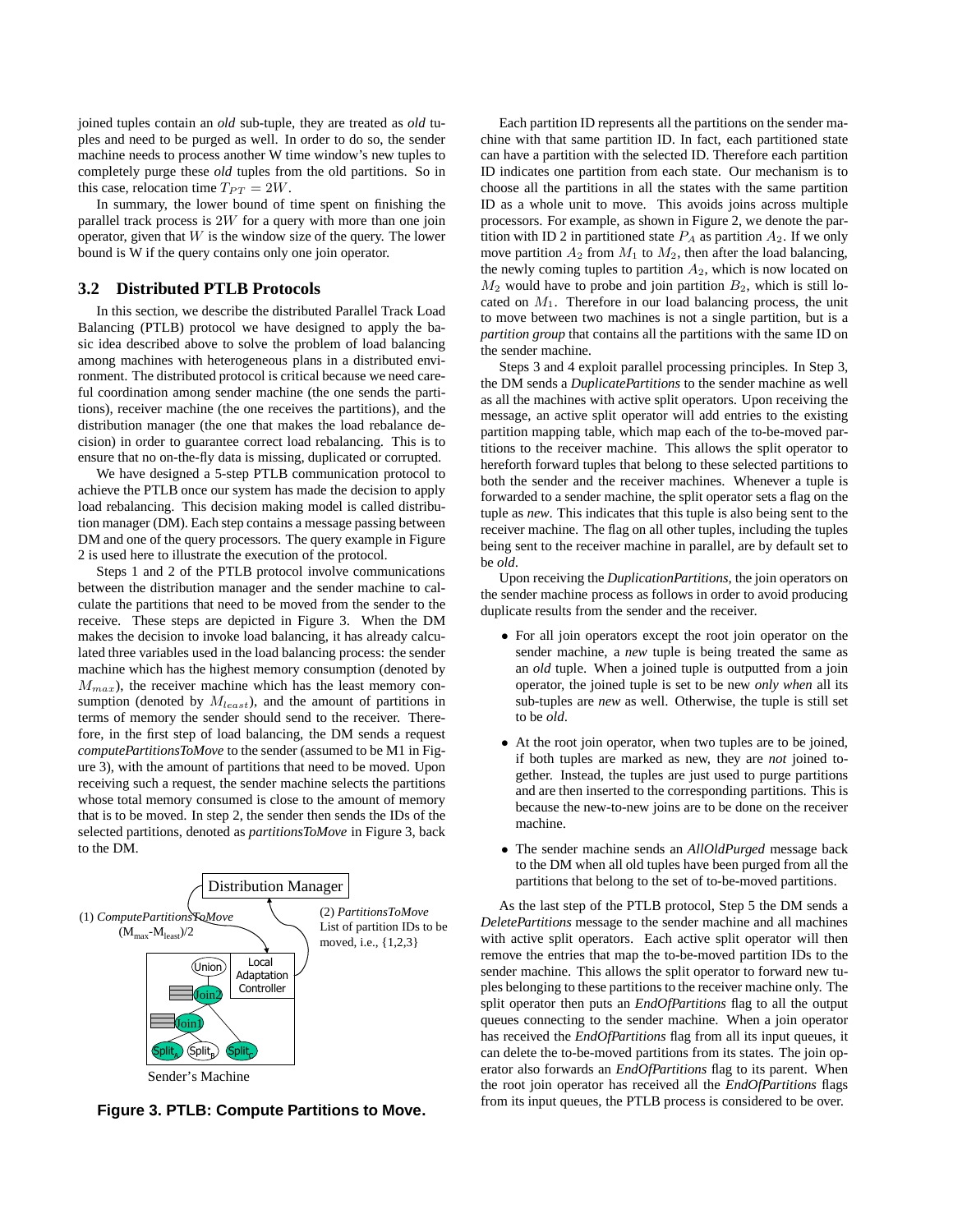Algorithms 1 and 2 sketch the high level interactions between the distribution manager and the processors on each machine during the runtime PT load balancing process. Algorithm 1 describes the basic operations of the distribution manager. Similarly, Algorithm 2 describes the steps performed on a participating processor during the PTLB process. Here, the *send* and *wait* are primitive operators designed to send or wait for messages across machines.

**Algorithm 1** PT-State-Rebalance:Manager(sender, receiver, amt) */\*It controls load balance process by sending control messages to participating machines and waiting for corresponding responses.\*/*

- 1: **send** *ComputePartitionsToMove*(amt) msg to *sender*;
- 2: **wait** until get *PartitionsToMove* msg;
- 3: **send** *DuplicatePartitions* to sender & machines with active split operator(s);
- 4: **wait** until get *AllOldPurged* msg from the sender machine;
- 5: **send** *DeletePartitions* msg to sender & machines with active split operator(s);

#### **Algorithm 2** PT-State-Rebalance:Processor()

*/\* To receive messages, perform corresponding actions, and return message(s) to the distribution manager.\*/*

- 1: **while** (keepGoing) **do**
- 2: wait for control message of PTLB protocol;
- 3: **switch**(protocol)
- 4: *ComputePartitionsToMove*: /\**compute partitions to be moved*\*/
- 5: compute partitions to move;
- 6: send *PartitionsToMove* msg to Distribution Manager;
- 7: *DuplicatePartitions*: /\**send new tuples to both machines*\*/
- 8: split operators start sending new tuples to both machines;
- 9: root join operator waits for old tuples to be purged;
- 10: root join operator sends *AllOldPurged* msg to DM;
- 11: *DeletePartitions*: /\**Delete to-be-moved partitions*\*/
- 12: split operators stop sending tuples in the given partitions to the sender machine;
- 13: join operators on sender remove given partitions;
- 14: **end while**

In summary, the PTLB is a general strategy that does not need to care about the detailed properties about the plan itself, such as the types of the operators and the shapes of the plans. This simplifies the process of load balancing, especially when the plan shapes can be different between the sender and the receiver. It also has the advantage of not having to stop the query execution in the to-bemoved partitions at any point of time. It thus does not have to deal with on-the-fly tuples. However, this simplicity comes with a price of both CPU and memory overhead, which will prevail as long as the balancing process is ongoing. The whole process can take as long as 2W timeframe to finish. This is undesirable for continuous queries with large windows, which are in fact the ones that most likely need to be executed in a distributed system in the first place. It also incurs the extra overhead of having to store the same set of tuples for these to-be-moved partitions on both the sender machine and the receiver machine. To overcome these shortcomings, we design the second runtime load balancing protocol, the moving state protocol, which is described in the next section.

### **4. Load Balancing With Plan-Aware Strategy**

#### **4.1 Basic Idea: Moving Partitions**

The basic idea of the *moving state strategy* is to safely move tobe-moved partitions on the sender machine directly into the states on the receiver machine without losing any useful data. In this section, we describe the necessary steps of the moving state strategy, including *state matching*, *state moving* and *state recomputing*.



**Figure 4. Example of Moving States From Old Plan (left) to New Plan (right).**

*State matching* determines the pairs of states, one in the sender and one in the receiver machine, between which tuples can be safely directly moved. Two states can move tuples in between them if and only if they contain tuples with the same schema. In our query plans, a tuple's schema is defined by all its column IDs. We define a state's ID as the same to its tuple's schema, and all tuples in one state have the same schema. If two states have the same state ID, we say that those two states are *matching states*. In Figure 4, states  $(S_A, S_B, S_C, S_D)$  exist in both boxes and are matching states. States ( $S_{BC}$ ,  $S_{BCD}$ ) appear in the new box only (the box on the right), and states  $(S_{AB}, S_{ABC})$  appear in the old box only (the box on the left). These are thus unmatched states.

After the *state matching*, we can then take the *state moving* step to move tuples between all pairs of matching states. The details of how these move is achieved is describe in Section 4.2.

Assume that now the chosen partitions have indeed been moved safely, then the partitions on the receiver machine start to be executed with the unmatched states being empty. In the join operator  $B \bowtie C$  in Figure 5, only *new* B tuples can be joined with *old* or *new* C tuples in  $S_C$ .<sup>1</sup> Also, only *new* C tuples can be joined with  $old$  or  $new$  B tuples in  $S_B$ . Hence only combined BC tuple with its two sub-tuples' old/new status as (new, old), (old, new) or (new, new) can be generated. The combination (old, old) would never be generated.

Therefore, before restarting the execution of the query plan on the receiver machine, we need to gain back those *all-old* combinations via *state recomputing*. This can be done by recursively recomputing the unmatched states from bottom to top.

#### **4.2 Distributed MSLB Protocols**

<sup>1</sup>In Figure 5  $S_C$  only contains *old* tuples. However, each *new* C tuple inserted into  $S_C$  may have been joined with B tuples, and after a while the state  $S_C$  may contain both *old* and *new* tuples.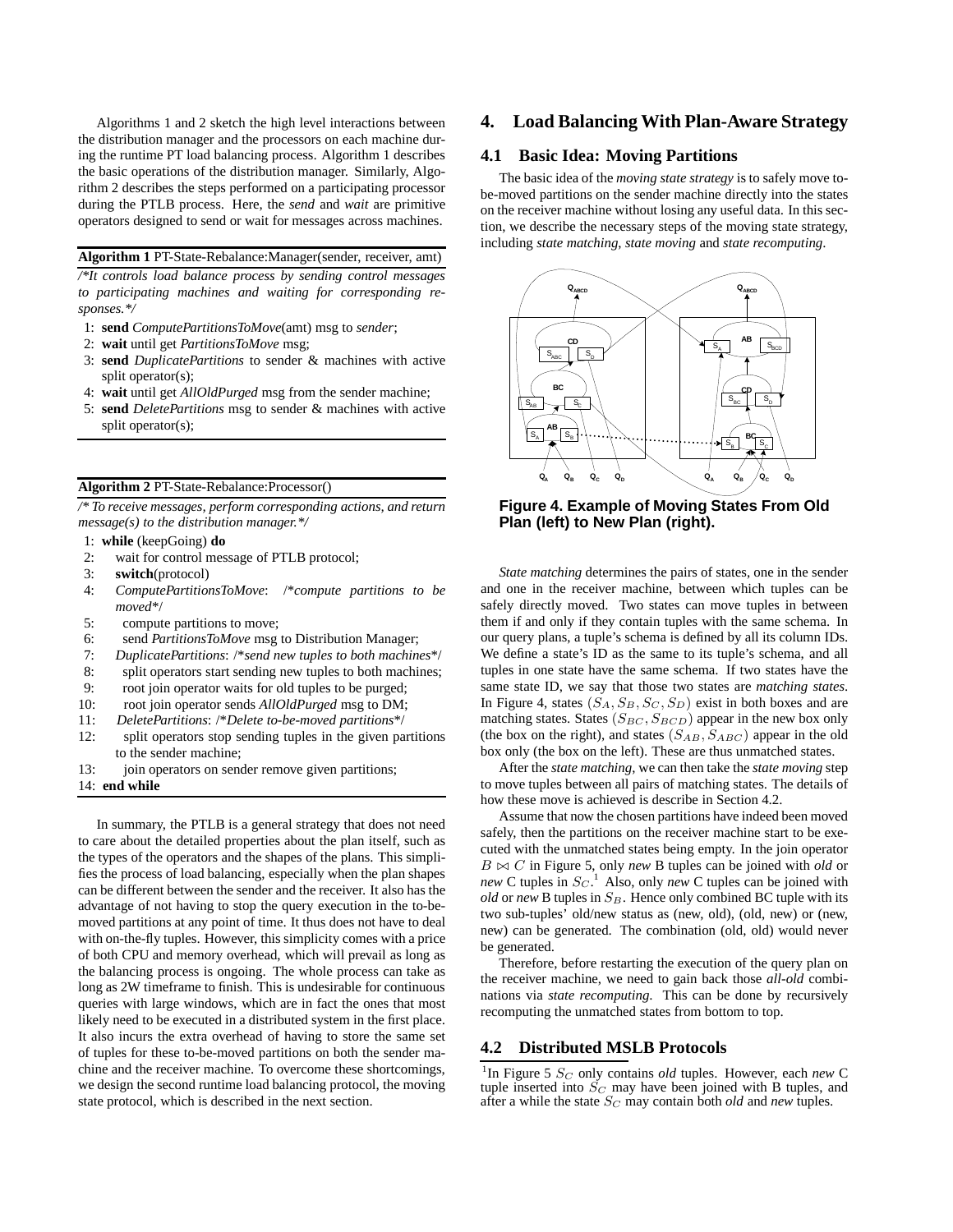

**Figure 5. Empty Unmatched Partitions**

The key of the distributed moving state load balance (MSLB) strategy is that now we need to carefully synchronize the participating machines, including the distribution manager (DM), the sender and the receiver in order to achieve the load balancing without resulting in any loss, duplicate or incorrect query results. Hence we have developed an 8-step communication protocol to achieve the MS load rebalancing. Each step consists of one or more message exchanges between distribution manager (DM) and one of the query processors.

Steps 1 and 2 in the MSLB protocol correspond to communication between the distribution manager and the sender machine. Basically the DM requests the sender machine to calculate the IDs of the partition groups that needs to be moved to the receiver machine. Steps 3 and 4 denote exchanges between the DM and processors to deactivate to-be-moved partitions before they are really moved between machines. These steps are necessary because the processing of the to-be-moved partitions needs to be stopped before they can be safely moved to another machine. In Step 3, the DM sends a *deactivatePartitions* message, along with the to-bemoved partition IDs calculated in Steps 1 and 2, to sender machine and all machines with active split operators. In this example, both machines have active split operators and thus both will receive such message from the DM.

On machines with active split operators, after receiving the *deactivatePartitions* message, an active split operator will take the following three actions in that order: 1) First, it removes the to-bemoved partition IDs from its partition mapping table, so that newly arriving tuples belonging to these partitions will no longer be forwarded to the sender machine. 2) Because after the first action, any new tuple belonging to these partitions won't be forwarded to any machine, the split operator needs to create buffers to temporarily hold these new tuples. 3) Lastly, the split operator inserts an *End-OfPartitionInputFlag* into each output queue that connects to the sender machine. After all active split operators on a machine has taken these three actions, the machine sends a *Deactivated* message back to the DM as Step 4.

On the sender machine, after receiving the *deactivatePartitions* message, the sender machine sets each join operator on that machine to count the number of *EndOfPartitionInputFlag* this operator has received. When a join operator has received the same number of the *EndOfPartitionInputFlags* as its input queues, it forwards this flag to its parent operator. When the root join operator has received such flags from all its input queues, this means that all operators on the sender machine have finished processing all tuples that belong to the to-be-moved partitions. This means that no more tuples that belong to these partitions will come. The sender machine then sends a *Deactivated* message back to the DM as Step 4.

Steps 3 and 4 not only deactivate to-be-moved partitions, they also allow the operators on the sender machine to finish processing all on-the-fly tuples in these input queues that belong to these tobe-moved partitions. This clean-up stage is necessary, because if the partitions were to be moved right away without the cleanup, the on-the-fly tuples won't be able to join with these already moved partitions on the sender machine. We thus may miss some of the query results due to load balancing process.

The actual partition movement is achieved in Steps 5, 6 and 7, as depicted in Figure 6. The DM first waits for the *Deactivated* message from all the involved machines. After that, as Step 5, the DM sends a *SendPartitions* message to the sender machine. Upon receiving such a message, as Step 6 the sender machine packs all the partition groups with the selected IDs and sends them to the receiver machine using a *ReceivePartitions* message.

After receiving the *ReceivePartitions* message from the sender, along with all the partition groups, the receiver machine then conducts the following process:

- First, the receiver machine extracts all the partitions from the received partition groups.
- It then applies the *state partition matching* step, as described in Section 4.1, to match each single partition's schema with the existing states on the sender machine. If a match is found, the single partition is then inserted to the state that has the same schema. At this point, this single partition should have a partition ID different from any existing partitions in that state. If a single partition cannot be matched with any state, this single partition is then discarded by the receiver. Using the example in Figure 2, the moved partition group contains four single partitions  $P_{A2}$ ,  $P_{B2}$ ,  $P_{C2}$ and  $P_{AB2}$ . The first three single partitions will be inserted into states  $P_A$ ,  $P_B$  and  $P_C$  on machine M2 respectively, while the single partition  $P_{AB2}$  is discarded since it does not match any states on machine M2.
- After the partition matching step, all the states that do not have a matching partition inserted will require a partition recomputation to regain the partitions that have the moved partition IDs. This can be done by recursively recomputing these single partitions in a bottom up fashion. Again using the example in Figure 2, the state  $P_{BC}$  does not have any matching partition. So the partition  $P_{BC2}$  that should have been moved from the sender machine would now be recomputed by joining the moved single partitions  $P_{B2}$  and  $P_{C2}$ . Note that we only need to join partitions with the same ID as the to-be-generated partition.

After the partitions are being moved and recomputed, as Step 7 the receiver machine sends a *Received* message back to the DM. This partition moving procedure is general, that is, it would also work when local plan optimization had not been invoked in the system, meaning the shape of query plans stay unchanged. In that case, all partitions transfered between two machines will be matching partitions on the receiver machine. Therefore no partition recomputation is necessary.

As the last step (Step 8) of the MSLB protocol, the DM sends a *ReactivatePartitions* message to all machines with active split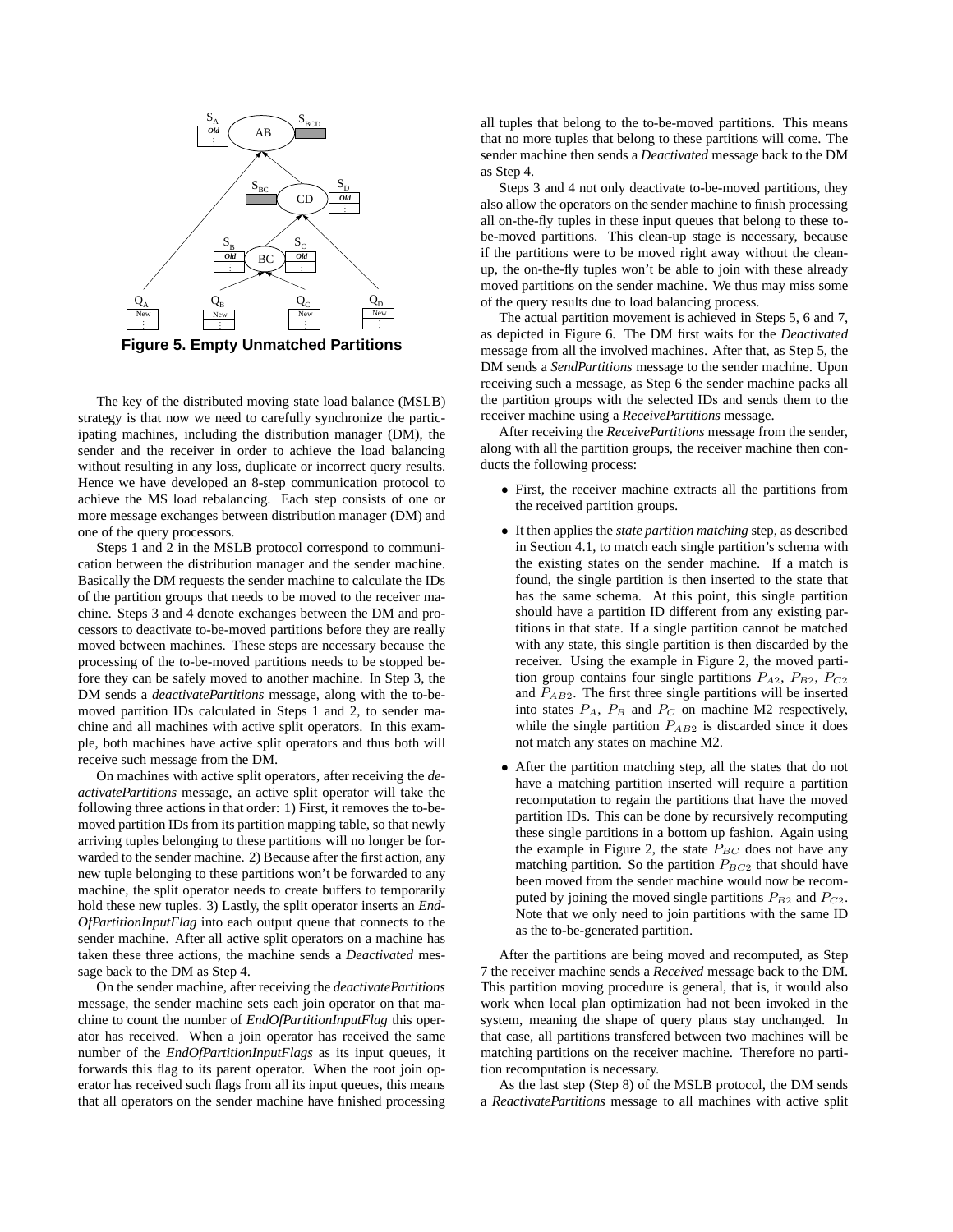

**Figure 6. MSLB: Move & Recomp. Partitions.**

operators. Upon receiving such a message, the split operator will start forwarding new tuples belonging to the moved-partitions to the receiver machine. The tuples in the temporary buffers will also be forwarded to the receiver machine all at once, after which the temporary buffers are removed from the machine. The process of MS load balancing is then finished.

Algorithms 3 and 4 sketch the high level interactions between the distribution manager and the query processors on each machine during the distributed MSLB process. Algorithm 3 describes the basic operations of the distribution manager.

# **Algorithm 3** MS-State-Rebalance:Manager(sender, receiver, amt)

*/\*It controls load balance process by sending moving protocols to local machines and waiting for corresponding responses.\*/*

- 1: **send** *ComputePartitionsToMove*(amt) msg to *sender*;
- 2: **wait** until get *PartitionsToMove* msg;
- 3: **send** *DeactivatePartitions* to sender & machines with split operator(s);
- 4: **wait** until get all *Deactivated* msgs;
- 5: **send** *SendPartitions* msg to *sender*;
- 6: **wait** until get *Received* msg;
- 7: **send** *ReactivatePartitions* msg to machines with split opera $tor(s);$

Similarly, Algorithm 4 describes the steps performed on a participating processor during the state relocation process. The algorithm waits for control messages in the MSLB protocol. It performs corresponding actions based on the messages it has received.

**Discussion** In summary, the MS load rebalance strategy selects partitions to move and then directly moves these partitions from the sender machine to the receiver. Different from the PTLB strategy, it needs to have the knowledge of the detailed information about the query plan. However, it directly moves partitions from the sender and the receiver without delay, therefore it can release the burden of the sender right away, which is supposed to be the over-loaded machine of the two. It also does not incur the extra overhead of having to send new tuples to both the sender and the receiver, as in the PTLB strategy.

# **5. Experimental Evaluation**

#### **Algorithm 4** MS-State-Rebalance:Processor()

*/\* To receive messages, perform corresponding actions, and return message(s) to the distribution manager.\*/*

#### 1: **while** (keepGoing) **do**

- 2: wait for control messages of the MSLB protocol;
- 3: **switch**(received protocol)
- 4: *ComputePartitionsToMove*:
- 5: compute partitions to move;
- 6: send *PartitionsToMove* msg to Distribution Manager;<br>7: DeactivatePartitions:
- 7: *DeactivatePartitions*:
- 8: deactivate partition inputs;
- 9: send *Deactivated* msg to Distribution Manager;
- 10: *SendPartitions*: /\**send out partitions*\*/
- 11: wait on-the-fly tuples being processed;
- 12: send partitions via *ReceivePartitions* msg to receiver;
- 13: *ReceivePartitions*: /\**receive, insert and recompute partitions*\*/
- 14: extract single partitions from partition groups received;
- 15: insert matching single partitions to corresponding states;
- 16: recompute single partitions in unmatched states;
- 17: send *Received* msg to Distribution Manager;
- 18: *ReactivatePartitions*: /\**resume & redirect inputs for moved partitions* \*/
- 19: reactivate moved partitions;
- 20: redirect moved partitions' input;
- 21: **end while**

Our experimental evaluation focuses on two studies. First, we show the benefits of adding local plan optimization in the distributed continuous query processing along with the load balancing adaptation. Second, we compare the performances of the two proposed load balancing strategies.

### **5.1 Experimental Setup**

We have implemented the dynamic query optimization and the two proposed load balancing strategies in a distributed continuous query processing system called D-CAPE [13]. The D-CAPE system consists of a distribution manager, a stream generator and arbitrary number of query engines. Each machine runs a query engine. The distribution manager collects statistics from each query engine and initiates global load balancing among machines. The stream generator generates tuples with arrival patterns modeled as the widely adopted Poisson process. System parameters such as stream input rates and global time windows are varied to reflect the changes in workload and data characteristics.

All experiments are run on a 10-node clusters. Each node has dual 2.4Hz Xeon CPUs with 2G main memory. We use the query in Figure 1 as the experiment query. The join operators have instances installed on all machines. Split and union operators are added to the plan accordingly. We devote one machine each to run the distribution manager, the stream generator and the end application that receives query results. The remaining nodes can be utilized to execute the query plan.

#### **5.2 Benefits of Local Query Optimization**

Our first goal for experimental evaluation is to show that local query optimization does boost the performance of partitioned CQ processing. To show the added benefits of local optimization, we compare the query performances in the following four settings: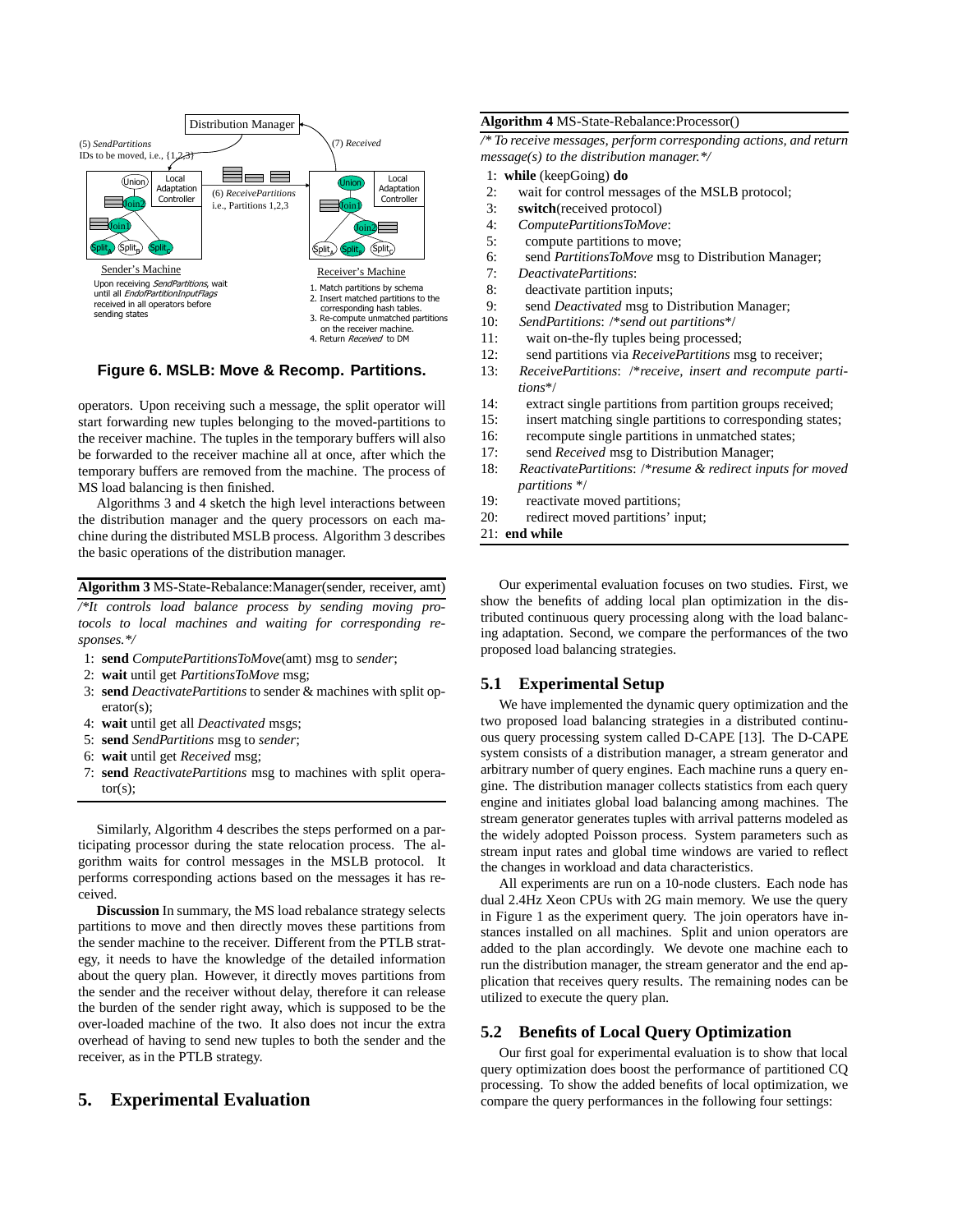- *No-Adapt*: In this setting, the same query plan is executed from the beginning to the end. Neither local optimization nor load balancing is applied to the query execution.
- *LM-only*: Only Local Machine query optimization (LM) is applied as the form of adaptation during query execution.
- *PTLB-only* or *MSLB only*: Only PTLB or MSLB is applied as the adaptation method during query execution.
- *LM-PTLB* or *LM-MSLB*: Both query optimization and load balancing are applied during query execution.

In this set of experiments, each of the three stream inputs (streams A, B and C) is partitioned into 100 partitions. The initial input rates are all set to be 100 tuples/sec. The initial plan joins streams A with B then C. At the 30th second, the input rates of B and C are both changed to 5 tuples/sec. This motivates the switch of the two join operators to get a more efficient plan by dynamic plan optimization. The partition functions in the split operators are initially set so that one machine in the system gets 50% of the total workload, while the rest of the workload is divided evenly among all machines. This indicates that load balancing is necessary to obtain a good query performance.

We show the results of applying LM with PTLB in Figures 7 and 8, which compare the performances of the four settings described above in terms of query throughput and total tuples in system, respectively, when PTLB is applied as the load balancing strategy. Here the term "total tuples" accounts for all tuples across all machines, not just tuples on one machine. This shows the system performance as a whole.

The performance comparisons in term of throughput (accumulated) is shown in Figure 7. It is clear that the execution with neither forms of adaptation performs the worse. When applying the *PTLB-only*, the performance improves about 100% because the workloads are more balanced on all machines. The execution with only local plan optimization (*LM-only*) but no load balancing also generates about twice the number of tuples generated by *No-Adapt*. This shows that local plan optimization, as a runtime adaptation technique, can be as powerful as the widely used load balancing. Lastly, the execution with both forms of adaptions (*LM-MSLB*) has the best performance, producing about 330% more tuples than the *No-Adapt*. This illustrates that combining the two techniques can lead to a better performance than applying either adaptation alone.



**Figure 7. Accumulated Throughput Comparisons (PTLB).**

The total number of tuples in the system is a good indicator for how well the query performs. A build-up of tuples in the system indicates that the query engine is not able to keep up with the current workload. Figure 8 depicts the comparison of total system tuples among the four settings. The two settings with local plan optimization (*LM-only* and *LM-PTLB*) have much lower system tuple build-up than the other two settings (*PTLB-only* and *No-Adapt*). This is because both settings can apply query optimization as soon as the changes in stream input rates are first detected. The reduction of system tuples happens for *PTLB-only* as well but is much more behind the above two settings because it needs to deal with a much higher tuple build-up. The *No-Adapt* has about the same highest build-up as *PTLB-only* and number of tuples slowly drops as a result of slower stream input rates. But this drop may happen too slow and thus too late for a system with limited amount of memory. Both the *PTLB-only* and *NO-Adapt* have higher likelihood of causing system overflow than the other two settings. This set of results shows that load balancing itself may sometimes have very limited impact on lowering the total memory cost of the system. Plan optimization, even if local, can be much more critical when it comes to releasing the burden of memory in the system.



**Figure 8. Total Tuples Comparisons (PTLB).**

When MSLB is applied as the load balancing strategy, we observe very similar patterns in both performance charts as compared to the corresponding performance charts depicted in Figures 7 and 8, respectively. Further discussions on this set of results are omitted here due to space limits.

In summary, our experiments have shown that applying query optimization can be very effective when processing distributed continuous query plans. Furthermore, we have made the following three observations based on our tested scenarios: 1) local query optimization can be as effective as load balancing in by improving partitioned continuous query performance in distributed systems. 2) query optimization can decrease the total system resource consumptions while load balancing only balances the workload but does not decrease it. 3) Combining both adaptation techniques can significantly improve query performances beyond what would be achievable by only applying each adaptation individually.

#### **5.3 Comparing PTLB and MSLB**

In this evaluation, we compare the runtime performances of the two proposed load balancing techniques, namely PTLB and MSLB. We vary window sizes and stream rates, in order to compare the two strategies in a range of parameter settings, from low, medium to high. The stream rates are set to be one of the three values: 30, 40 or 50 tuples/sec, while the window sizes are set to be one of the four settings: 15, 30, 45, 60 second. Therefore we have  $3 \times 4 = 12$  different experimental settings. During our experiments, we run each setting for at least 5 times, and get the average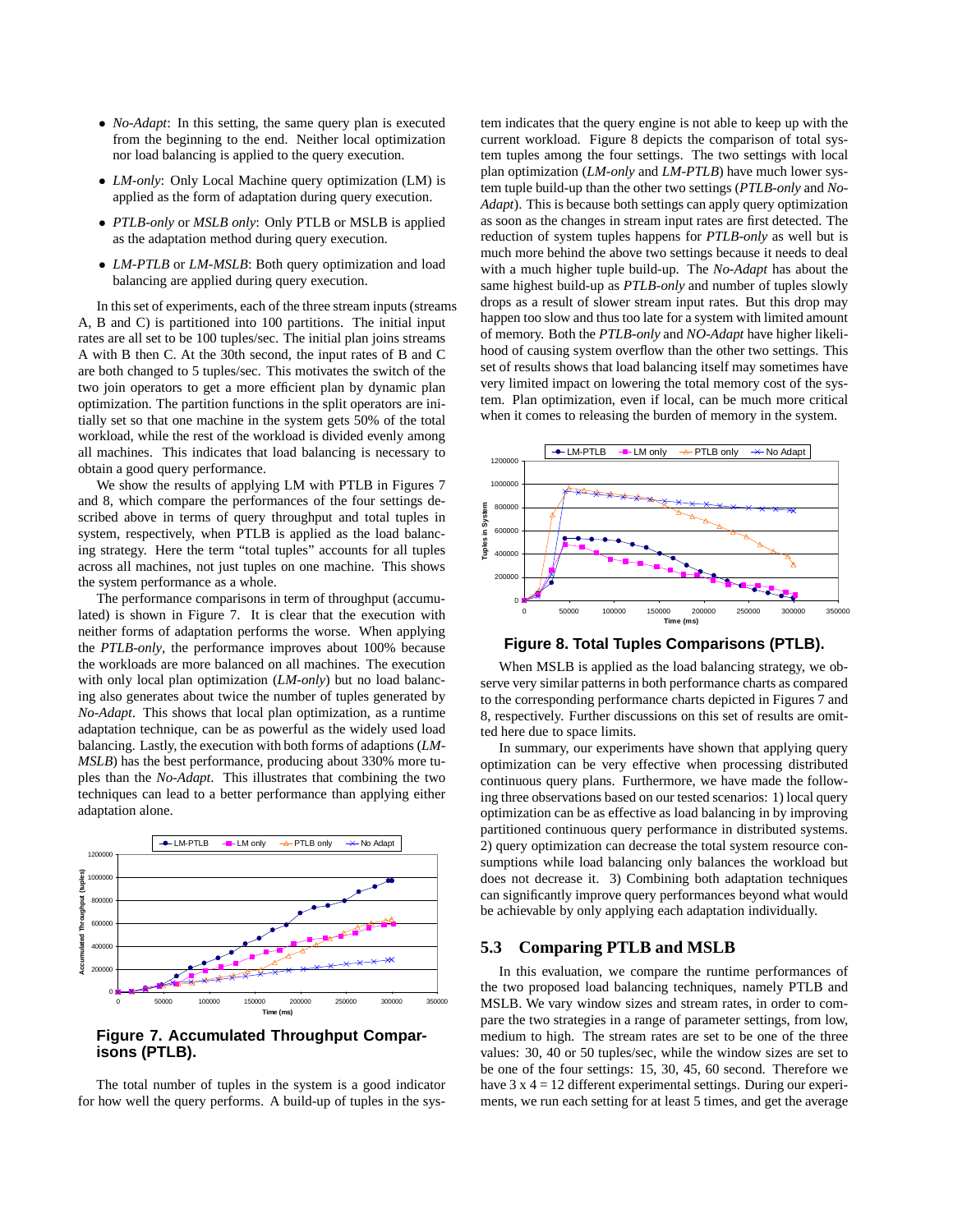of the total throughput as the throughput of that setting. All the other environment setup is the same as in the previous section.

For each setting, we run the experiment with no adaptation to serve as base performance. We then run the experiment by applying either PTLB or MSLB to adapt the query plan. The average throughputs of PTLB runs and MSLB runs are then divided by the base average throughput to get the scaled *throughput ratio*. The throughput ratio for the run with no adaptation is 1 since it is divided by itself. The larger the throughput ratio is, the better the query performs as compared to the run without adaptation.

Figures 9, 10 and 11 depict the results of the 12 settings with different combinations of window sizes and stream rates. Each figure compares the throughput ratio of the base case, the PTLB run and the MSLB run. Figure 9 shows the results of the 4 settings in which the stream rates are set to be 30 tuples/sec. We can see that as the size of the window grows, the difference of average throughput ratios between the base case and either PTLB run and the MSLB run are getting larger.

The difference between PTLB and MSLB also changes from insignificant, when window size is small, to about 25% difference, with the MSLB gaining the edge. This is because, as the window size grows, the total time to finish PTLB also becomes larger ( estimated as 2W). This means the over-loaded machine will continue to be overloaded because it needs to purge out all the old tuples. This slow relief can have a negative impact on the overall system performance. In comparison, MSLB releases the overloaded machine right away by moving tuples to another machine. Even if some states are unmatched and need to be recomputed, this work will be done at the receiver side, which is expected to be the underloaded machine. Therefore the impact of such recomputation to the overall query performance would be rather light.

We can observe similar but more dramatic trends in Figure 10, where the stream rates are all set to be 40 tuples/sec. Since the stream rate is higher than in the previous set of results, the lead of the PTLB and MSLB versus the base case is much larger even when the window size is small.

In Figure 11, when the stream rate is set to the relatively high 50 tuples/sec, the trend is a bit different. First, when the window size is small, the different between PTLB or MSLB and the base case is very large. On average, the PTLB produces about 90% more tuples while the MSLB produces about 100% more tuples than the base case. However, as the window size grows larger, this difference is not further enlarged. Instead, the gap between the base and the PTLB is getting narrower. This is because as both stream rates and window sizes are high, the PTLB starts to take a long time and consume large amounts of system resources in order to purge all old tuples on the already overloaded sender machine. Therefore it becomes less efficient. On the other hand, the MSLB is becoming more efficient in comparison to the PTLB, demonstrating that MSLB is a better choice when parameters have high values.

Figure 12 compares the average total time taken by the two load balancing strategies in the 4 experiment settings when the arrival rates are set to be 40 tuples/sec. Similar results are also observed for the other 8 settings but are omitted here due to space limit. As have been estimated, the PTLB always takes approximately 2W time to finish, while the MSLB usually takes much shorter time to complete the whole process.

So far our experimental results have shown that the MSLB strategy is winning. However, given certain combinations, the PTLB can perform better than the MSLB as well. This is when



the cost for state moving and recomputation is high (large state size) while the cost for processing new tuples is relatively low (low stream rates). Such situation will happen when the stream statistics changes shortly before the load balancing process.

We set up an experiment to reflect this situation. For the three input streams, A, B and C, the initial input rates are 100 tuples/sec. At 30th second, the input rates for B and C slow down to 5 tuples/sec. This triggers a local query optimization on the machine with the highest workload. The load balancing process is then invoked. The result of this experimental setup is shown Figure 13. As we can see, the PTLB starts to have better performance after the load balancing process is triggered. This is because such stream changes benefit PTLB as it lowers the cost of purging old tuples. However, since the state size has already grown very large at this point, the cost of moving state tuples and recomputing unmatched states can be high. So in this case PTLB is winning.





**Discussion.** In summary, we have demonstrated that MSLB has better performance than PTLB because the former utilizes the underloaded machine more while the latter continues using the already overloaded machine to purge old tuples. However, under certain circumstances, the cost of state purging can be smaller than the cost of state moving and state recomputing. This may occur when the data statistics change towards the direction that decreases the cost of PTLB. In this case applying PTLB can be more efficient than applying MSLB.

#### **6. Conclusions**

Existing load balancing solutions have made the simplifying assumption that query plan instances on all machines are static,